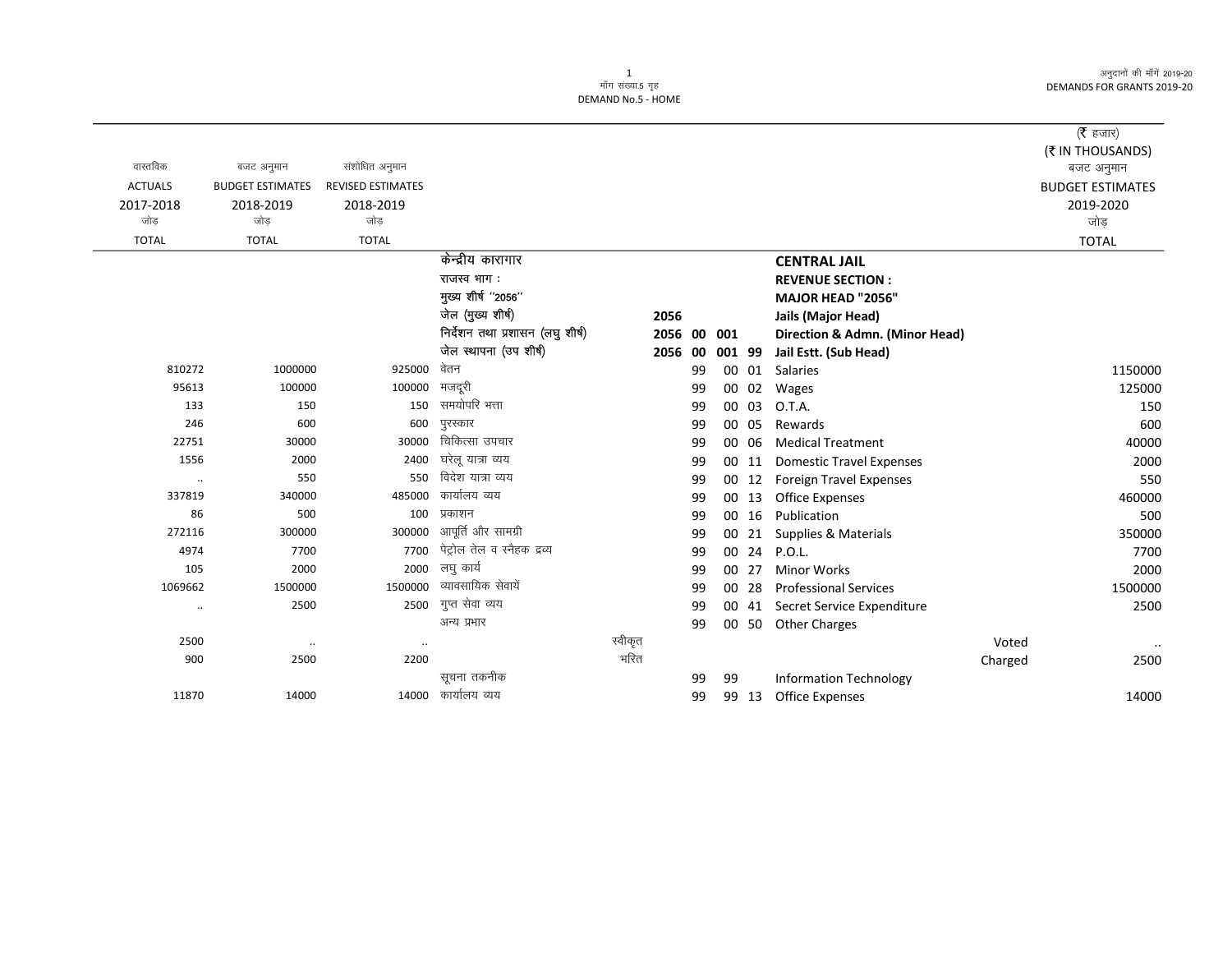अनुदानों की माँगें 2019-20 DEMANDS FOR GRANTS 2019-20

## 2<br>माँग संख्या.5 गृह DEMAND No.5 - HOME

|                         |                          |                                                      |                                                                                                                                                                                                    |              |         |                                                                                                          |                                                   | ( <b>रै</b> हजार)                                                                                                                                                                                                                                                                                      |
|-------------------------|--------------------------|------------------------------------------------------|----------------------------------------------------------------------------------------------------------------------------------------------------------------------------------------------------|--------------|---------|----------------------------------------------------------------------------------------------------------|---------------------------------------------------|--------------------------------------------------------------------------------------------------------------------------------------------------------------------------------------------------------------------------------------------------------------------------------------------------------|
|                         |                          |                                                      |                                                                                                                                                                                                    |              |         |                                                                                                          |                                                   | (₹ IN THOUSANDS)                                                                                                                                                                                                                                                                                       |
| बजट अनुमान              | संशोधित अनुमान           |                                                      |                                                                                                                                                                                                    |              |         |                                                                                                          |                                                   | बजट अनुमान                                                                                                                                                                                                                                                                                             |
| <b>BUDGET ESTIMATES</b> | <b>REVISED ESTIMATES</b> |                                                      |                                                                                                                                                                                                    |              |         |                                                                                                          |                                                   | <b>BUDGET ESTIMATES</b>                                                                                                                                                                                                                                                                                |
| 2018-2019               | 2018-2019                |                                                      |                                                                                                                                                                                                    |              |         |                                                                                                          |                                                   | 2019-2020                                                                                                                                                                                                                                                                                              |
| जोड                     | जोड                      |                                                      |                                                                                                                                                                                                    |              |         |                                                                                                          |                                                   | जोड                                                                                                                                                                                                                                                                                                    |
| <b>TOTAL</b>            | <b>TOTAL</b>             |                                                      |                                                                                                                                                                                                    |              |         |                                                                                                          |                                                   | <b>TOTAL</b>                                                                                                                                                                                                                                                                                           |
| 3302500                 | 3372200                  | जोड़–जेल स्थापना (उप शीर्ष)                          |                                                                                                                                                                                                    |              |         |                                                                                                          |                                                   | 3657500                                                                                                                                                                                                                                                                                                |
|                         | 3370000                  | स्वीकृत                                              |                                                                                                                                                                                                    |              |         |                                                                                                          | Voted                                             | 3655000                                                                                                                                                                                                                                                                                                |
| 2500                    | 2200                     |                                                      |                                                                                                                                                                                                    |              |         |                                                                                                          | Charged                                           | 2500                                                                                                                                                                                                                                                                                                   |
| 3302500                 |                          | जोड़-निर्देशन तथा प्रशासन (लघु शीर्ष)                |                                                                                                                                                                                                    |              |         |                                                                                                          | Total - Direction & Admn. (Minor Head)            | 3657500                                                                                                                                                                                                                                                                                                |
| 3300000                 | 3370000                  | स्वीकृत                                              |                                                                                                                                                                                                    |              |         |                                                                                                          | <b>Voted</b>                                      | 3655000                                                                                                                                                                                                                                                                                                |
| 2500                    | 2200                     | भारित                                                |                                                                                                                                                                                                    |              |         |                                                                                                          | Charged                                           | 2500                                                                                                                                                                                                                                                                                                   |
|                         |                          | जेलें (लघु शीर्ष)                                    |                                                                                                                                                                                                    |              |         |                                                                                                          | Jails (Minor Head)                                |                                                                                                                                                                                                                                                                                                        |
|                         |                          | ई. जेल परियोजना का कार्यान्वयन (सी.एस.               |                                                                                                                                                                                                    |              |         |                                                                                                          | <b>Implementation of e-Prison Project (CSS)</b>   |                                                                                                                                                                                                                                                                                                        |
|                         |                          | एस.) (उप शीर्ष)                                      |                                                                                                                                                                                                    |              |         |                                                                                                          | (Sub Head)                                        |                                                                                                                                                                                                                                                                                                        |
| $\ddotsc$               | 10000                    | अन्य प्रभार                                          |                                                                                                                                                                                                    | 98           |         |                                                                                                          | <b>Other Charges</b>                              | 10000                                                                                                                                                                                                                                                                                                  |
| $\ddot{\phantom{a}}$    |                          | जोड़– ई. जेल परियोजना का कार्यान्वयन                 |                                                                                                                                                                                                    |              |         |                                                                                                          | <b>Total - Implementation of e-Prison Project</b> | 10000                                                                                                                                                                                                                                                                                                  |
|                         |                          |                                                      |                                                                                                                                                                                                    |              |         |                                                                                                          | (CSS) (Sub Head)                                  |                                                                                                                                                                                                                                                                                                        |
| $\ddotsc$               |                          | जोड़–जेलें (लघु शीर्ष)                               |                                                                                                                                                                                                    |              | 101     |                                                                                                          | <b>Total - Jails (Minor Head)</b>                 | 10000                                                                                                                                                                                                                                                                                                  |
|                         |                          | जेल उत्पादन (लघु शीर्ष)                              |                                                                                                                                                                                                    |              |         |                                                                                                          | Jail Manufacture (Minor Head)                     |                                                                                                                                                                                                                                                                                                        |
|                         |                          | जेल उत्पादन (उप शीर्ष)                               |                                                                                                                                                                                                    |              |         |                                                                                                          | Jail Manufacture (Sub Head)                       |                                                                                                                                                                                                                                                                                                        |
| 250000                  | 150000                   |                                                      |                                                                                                                                                                                                    | 00           |         |                                                                                                          | Supplies & Materials                              | 250000                                                                                                                                                                                                                                                                                                 |
| 250000                  | 150000                   |                                                      |                                                                                                                                                                                                    |              |         |                                                                                                          |                                                   | 250000                                                                                                                                                                                                                                                                                                 |
| 250000                  | 150000                   |                                                      |                                                                                                                                                                                                    |              |         |                                                                                                          | <b>Total - Jail Manufacture (Minor Head)</b>      | 250000                                                                                                                                                                                                                                                                                                 |
| 3552500                 | 3532200                  | जोड़-मुख्य शीर्ष "2056"                              |                                                                                                                                                                                                    |              |         |                                                                                                          | <b>TOTAL - MAJOR HEAD"2056"</b>                   | 3917500                                                                                                                                                                                                                                                                                                |
| 3550000                 | 3530000                  | स्वीकृत                                              |                                                                                                                                                                                                    |              |         |                                                                                                          | <b>Voted</b>                                      | 3915000                                                                                                                                                                                                                                                                                                |
| 2500                    | 2200                     |                                                      |                                                                                                                                                                                                    |              |         |                                                                                                          | Charged                                           | 2500                                                                                                                                                                                                                                                                                                   |
|                         |                          | मुख्य शीर्ष "2210"                                   |                                                                                                                                                                                                    |              |         |                                                                                                          | MAJOR HEAD "2210"                                 |                                                                                                                                                                                                                                                                                                        |
|                         |                          | चिकित्सा एवं सार्वजनिक स्वास्थ्य (मुख्य<br>शीर्ष)    |                                                                                                                                                                                                    |              |         |                                                                                                          | <b>Medical &amp; Public Health (Major Head)</b>   |                                                                                                                                                                                                                                                                                                        |
|                         |                          | शहरी स्वास्थ्य सेवायें - ऐलोपैथी (उप मुख्य<br>शीर्ष) |                                                                                                                                                                                                    |              |         |                                                                                                          | Urban Health Services-Allopathy (Sub              |                                                                                                                                                                                                                                                                                                        |
|                         |                          |                                                      |                                                                                                                                                                                                    |              |         |                                                                                                          |                                                   |                                                                                                                                                                                                                                                                                                        |
|                         |                          | केन्द्रीय जेल अस्पताल (उप शीर्ष)                     |                                                                                                                                                                                                    |              |         |                                                                                                          |                                                   |                                                                                                                                                                                                                                                                                                        |
| 250000                  | 259000                   | वेतन                                                 |                                                                                                                                                                                                    | 22           |         |                                                                                                          | Salaries                                          | 270000                                                                                                                                                                                                                                                                                                 |
| 2000                    | $\ddotsc$                | मजदूरी                                               |                                                                                                                                                                                                    | 22           |         |                                                                                                          |                                                   |                                                                                                                                                                                                                                                                                                        |
|                         | 3300000                  |                                                      | भारित<br>3372200<br>10000<br>(सी.एस.एस.) (उप शीर्ष)<br>10000<br>आपूर्ति तथा सामग्री<br>जोड़–जेल उत्पादन (उप शीर्ष)<br>जोड़-जेल उत्पादन (लघु शीर्ष)<br>भारित<br>चिकित्सालय एंव औषद्यालय (लघु शीर्ष) | 2056<br>2210 | 2210 01 | 2056 00 001<br>2056 00 101<br>2056 00<br>2056 00 102<br>2056 00<br>2056 00<br>2056 00 102<br>2210 01 110 | 00 50                                             | 2056 00 001 99 Total - Jail Establishment (Sub Head)<br>2056 00 101 98<br>2056 00 101 98<br>102 00<br>00 21<br>102 00 Total - Jail Manufacture (Sub Head)<br>Major head)<br><b>Hospital &amp; Dispensaries (Minor Head)</b><br>2210 01 110 22 Central Jail Hospital (Sub Head)<br>00 01<br>00 02 Wages |